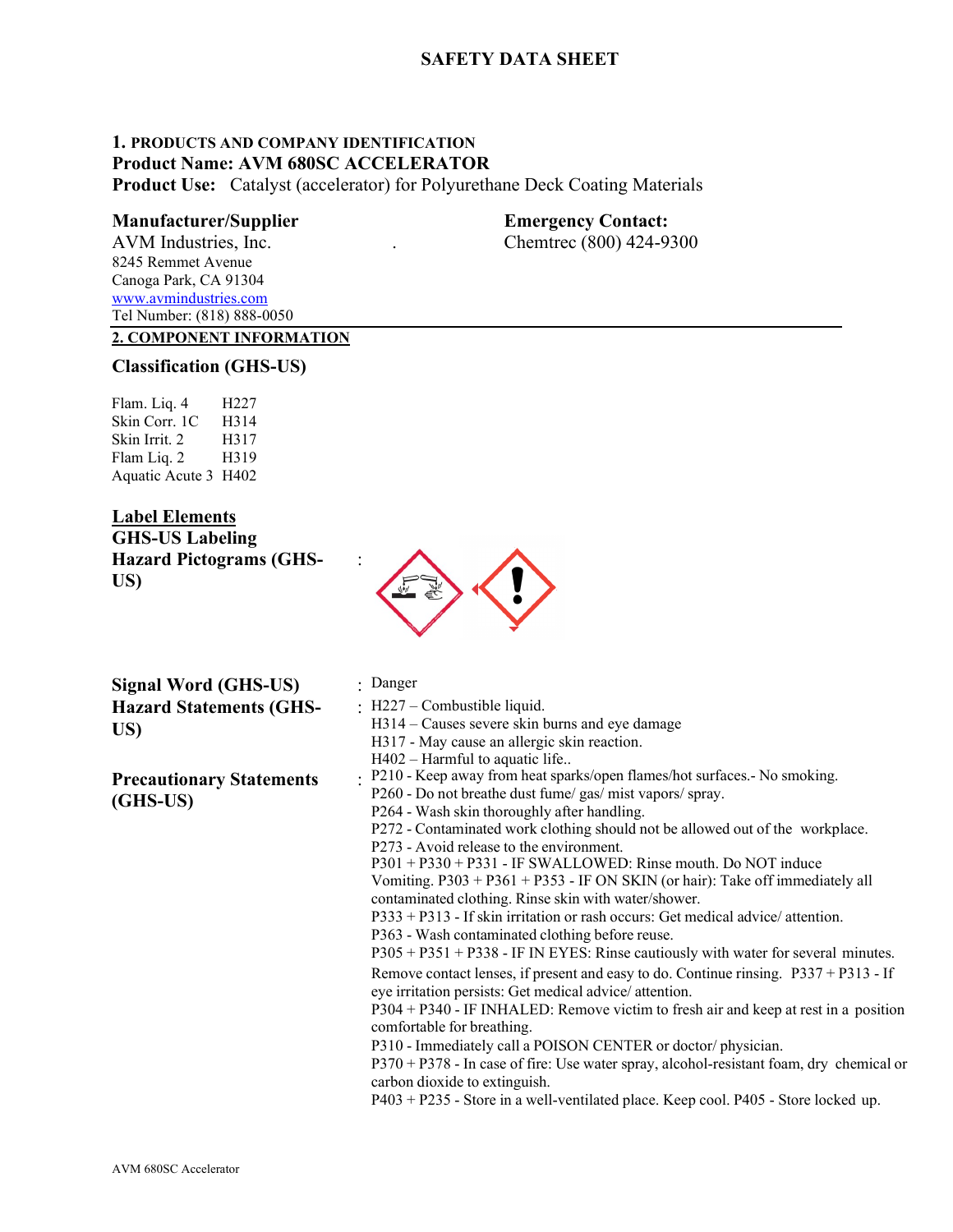### **3. COMPONENT INFORMATION**

| <b>TT</b><br>Hazardous<br><b>Components</b> | .<br><b>Product</b><br>Tdentifier | $\frac{1}{2}$<br>(W/W) | <b>TIC)</b><br><b>Classist.</b><br>tıcatıon<br>.<br>ചാ∗ |
|---------------------------------------------|-----------------------------------|------------------------|---------------------------------------------------------|
| Isophot<br>vraldımıne<br>nhii<br>'∩nr       | . ⁄i C<br><u>чдн</u><br>◝<br>,    | T/T<br>N<br>11         | T/T<br>N/L                                              |

### **4. FIRST AID INFORMATION**

### **Description of First Aid Measures**

**General**: Take care of your own personal safety. Remove affected persons from the hazard area. Do not leave affected persons unattended. Remove contaminated or soaked clothing immediately and dispose of safely. Keep warm, position comfortably, and cover well.

**Inhalation**: Move victims into fresh air. With labored breathing: Provide with oxygen. Consult a doctor immediately. **Skin Contact:** Immediately flush skin with plenty of water for at least 15 minutes while removing contaminated clothing and shoes. Obtain medical attention. Wash clothing before reuse. Destroy or thoroughly clean contaminated shoes before reuse.

**Eye Contact**: Rinse immediately with plenty of water for 15 minutes and seek advice of an eye specialist. **Ingestion**: Rinse out mouth, spit out liquid. Do not induce vomiting and seek medical advice immediately. **Most Important Symptoms and Effects Both Acute and Delayed General**: No further relevant information available.

# **Indication of Immediate Medical Attention and Special Treatment Needed**

**General**: No further relevant information available.

### **5. FIRE FIGHTING MEASURES**

### **Extinguishing Media**

**Suitable Extinguishing Media**: Waterspray, foam, C02, dry powder.

**Unsuitable Extinguishing Media**: High volume water jet.

## **Special Hazards Arising from the Substance or Mixture**

**Hazardous Combustion Products**: Nitrogen oxides (NOx) carbon monoxide, carbon dioxide.

**Fire and Explosion Hazards**: Explosive mixtures may occur at temperatures at or above the flashpoint.

### **Advice for Firefighters**

**Fire Fighting Procedures**: Exercise caution when fighting any chemical fire.

**Protection During Firefighting**: As in any fire, wear self-contained positive-pressure breathing apparatus, (MSHAINIOSH approved or equivalent) and full protective gear.

### **6. ACCIDENTAL RELEASE MEASURES**

### **Personal Precautions, Protective Equipment and Emergency Procedures**

**General Measures**: Do not breathe vapors or spray mist.

### **Environmental Precautions**

Obey relevant local, state, provincial and federal laws and regulations. Do not contaminate any lakes, streams, ponds, groundwater or soil.

### **Methods and Materials for Containment and Cleaning Up**

**For Containment and Cleaning Up**: Take up mechanically or with a non-combustible absorbent material. Suitable absorbents: diatomaceous earth Fill into marked, sealable containers. Remove all sources of ignition. Assure sufficient ventilation.

# **7. HANDLING AND STORAGE INFORMATION Precautions for Safe Handling**

**General Handling**: Avoid contact with skin, eyes and clothing. Avoid breathing vapors/dust/mist. Wash thoroughly after handling. Protect from moisture. Keep away from heat, sparks, flames and other sources of ignition. Keep container tightly closed. Use only with adequate ventilation. Follow all MSDS/label precautions even after container is emptied because it may retain product residues.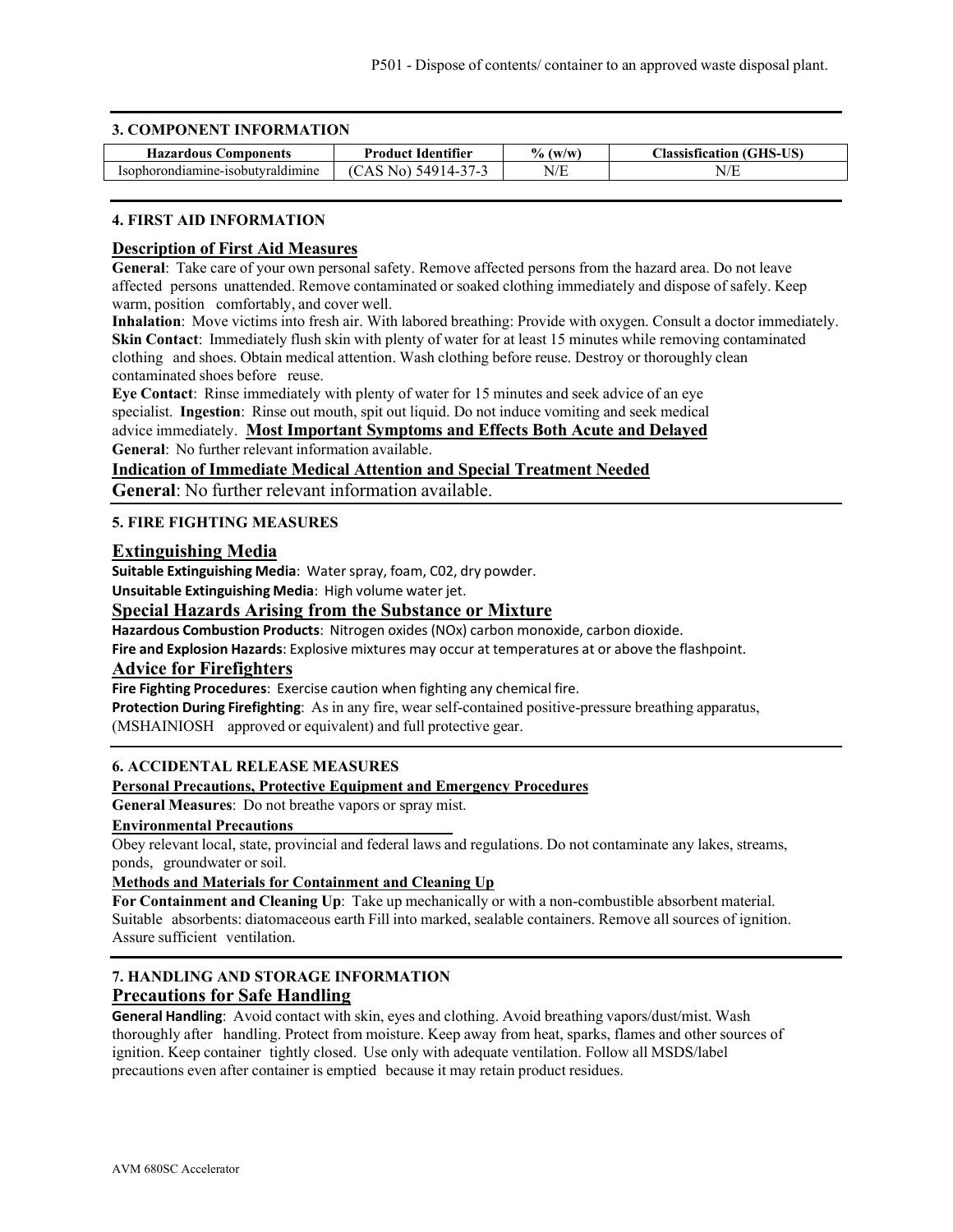# **Conditions for Safe Storage**

**General**: Keep away from sources of ignition - No smoking. This material may have a low electrical conductivity and therefore may accumulate dangerous levels of static electricity. An ignitable vapor-air mixture can form inside storage tanks. The user must be sure to dissipate static charge by careful bonding and grounding of all equipment and personnel involved in fluid transfer with continuity checks to prove effectiveness. Additional precautions against fire and explosion are the use of inert gas to purge vapor space; dip-pipes while filling vessels, especially lined vessels; grounded tank level floats; reduced flow velocity; self-closing valves on transfer lines and flame arrestors in vent lines.

Additional guidance on fire and explosion protection may be found in various consensus standards, including NFPA 30, 69 and 77 and API 2003 as well as OSHA regulation 29CFR1910.106.

Follow all MSDS/label precautions even after container is emptied because it may retain product residues.

# **8. EXPOSURE CONTROLS**/**PERSONAL PROTECTION INFORMATION Control Parameters**

| Appropriate Engineering Controls: Contains no substances with occupational exposure limit values. |  |
|---------------------------------------------------------------------------------------------------|--|
|---------------------------------------------------------------------------------------------------|--|

| PERONSAL PROTECTIVE EQUIPMENT  |                                                                    |  |
|--------------------------------|--------------------------------------------------------------------|--|
| <b>Eye/Face Protection:</b>    | Use chemical splash gloves and face shield.                        |  |
| <b>Skin Protection:</b>        | A safety shower and eye wash fountain should be readily available. |  |
|                                | To identify additional Personal Protective Equipment (PPE)         |  |
|                                | requirements, it is recommended that a hazard assessment in        |  |
|                                | accordance with the OSHA PPE Standard (29CFR 1910.132) be          |  |
|                                | conducted before using this product.                               |  |
| <b>Respiratory Protection:</b> | A respiratory protection program that meets OSHA 1910.134 and      |  |
|                                | ANSI Z88.2 or applicable federal/provincial requirements must be   |  |
|                                | followed whenever workplace conditions warrant respirator use.     |  |
|                                | NIOSH's "Respirator Decision Logic" may be useful in               |  |
|                                | determining the suitability of various types of respirators.       |  |
| <b>Hand Protection:</b>        | Wear impervious gloves such as vinyl to minimize contact with      |  |
|                                | skin.                                                              |  |



**Environmental Exposure Controls**: If possible, use material transfer/filling, metering and blending plants that are closed. Provide for good ventilation if vapors/aerosols are formed. Use explosion-proof ventilation equipment.

## **9. PHYSICAL AND CHEMICAL PROPERTIES**

| Color: Yellowish                                          |  |
|-----------------------------------------------------------|--|
| <b>Odor Threshold:</b> Not applicable                     |  |
| Melting Point: No test data available                     |  |
| Boiling Point (760 mm Hg): $302^{\circ}$ C                |  |
| Flash Point - Closed Cup: 86°C                            |  |
| Flammability (solid, gas): Not applicable                 |  |
| Vapor Pressure: 20°C                                      |  |
|                                                           |  |
| <b>Specific Gravity (H<sub>2</sub>0=1):</b> Not available |  |
| <b>Explosion Limits:</b> Not available                    |  |
| <b>VOC:</b> 50 $g/l$                                      |  |
|                                                           |  |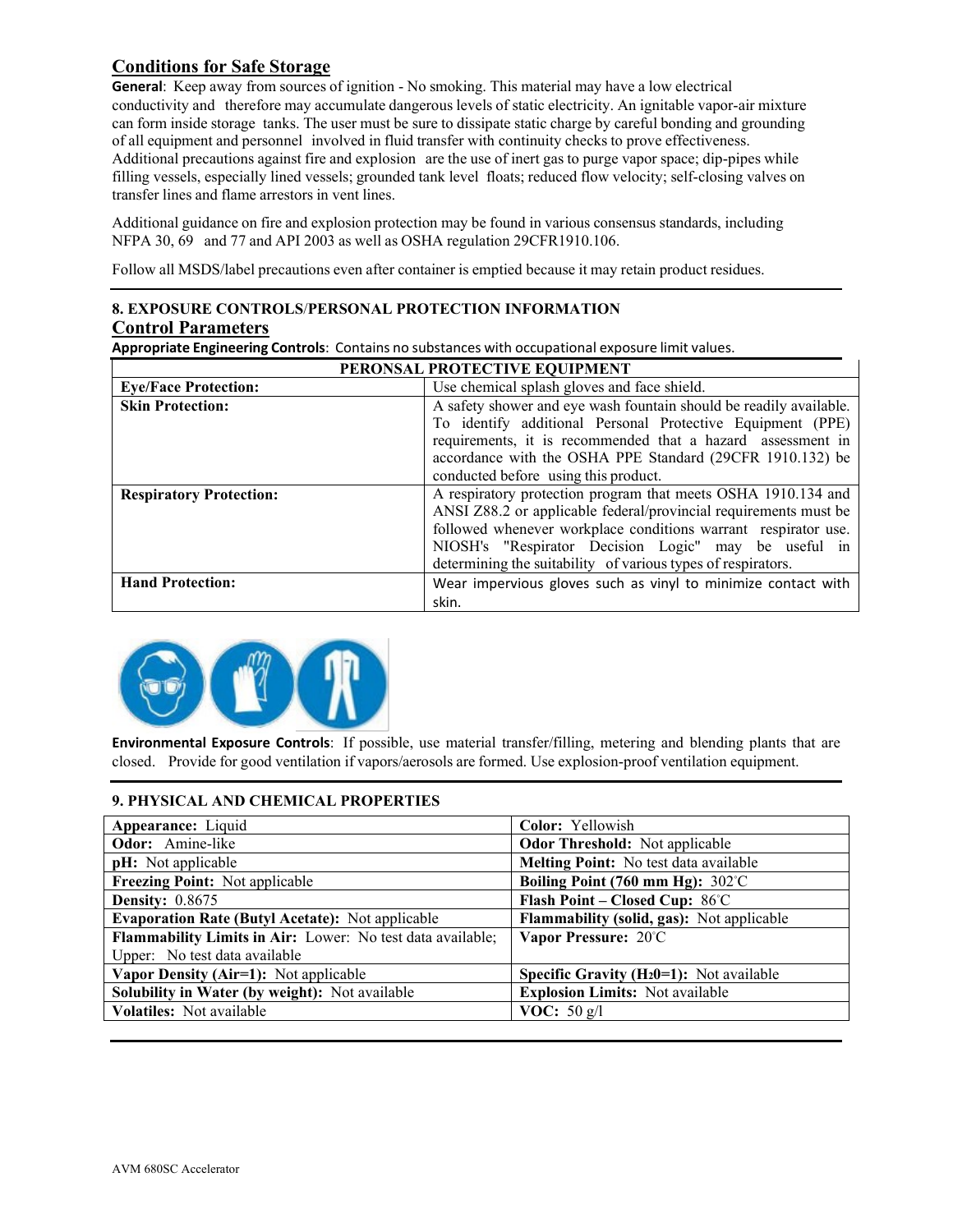### **10. STABILITY AND REACTIVITY INFORMATION**

**Reactivity:** Under normal conditions: stable. **Chemical Stability**: Stable under recommended storage conditions. **Possibility of Hazardous Reactions**: Auto-ignition may occur with cotton waste orsimilar combustible materials. **Conditionsto Avoid**: Not available **Incompatible Materials**: Water. Oxidizing agents. Cotton waste or other combustible materials. **Hazardous Decomposition Products**: Decomposition productsin hydrolysis/thermal decomposition isophorone diamine, isobutyraldehyde

### **11. TOXICOLOGICAL INFORMATION (will only print available data)**

**Acute oral toxicity:** LD50 Rat: 4150 mg/kg Method:OECD Test Guideline 401 Based on available data, the classification criteria are not met.

### **Acute inhalation toxicity:** no data available

**Acute dermaltoxicity**: LD50 Rat: > 5000 mg/kg Method:OECD Test Guideline 402 Based on available data, the classification criteria are not met.

**Skin irritation:** Corrosive, category 1C - where responses occur after exposures between 1 hour and 4 hours and observations up to 14 days. Method:OECD Test Guideline 404

**Eye irritation:** Rabbit Irritating to eyes. Method:OECD Test Guideline 405

**Sensitization:** (Magnusson-Kligman test) Guinea pig: The product is a skin sensitiser, subcategory 1A. Method:OECD Test Guideline 406 sensitizing to the respiratory tract: No data available

**Repeated dose toxicity:** no data available.

### **Assessment of STOT repeat exposure:**

### **Gentoxicity in vitro:**

Amestest not mutagenic Method:OECD TG 471

chromosomal aberration not mutagenic Method:OECD TG 473

HGPRT-Test not mutagenic Method:OECD TG 476

**Carcinogenicity Assessment:** The carcinogenic effect of the substance has not yet been determined in a long-term animal study. The substance is not genotoxic. Generally speaking, carcinogenic substances are genotoxic. Therefore, this type of carcinogenic effect can be considered improbable for this substance.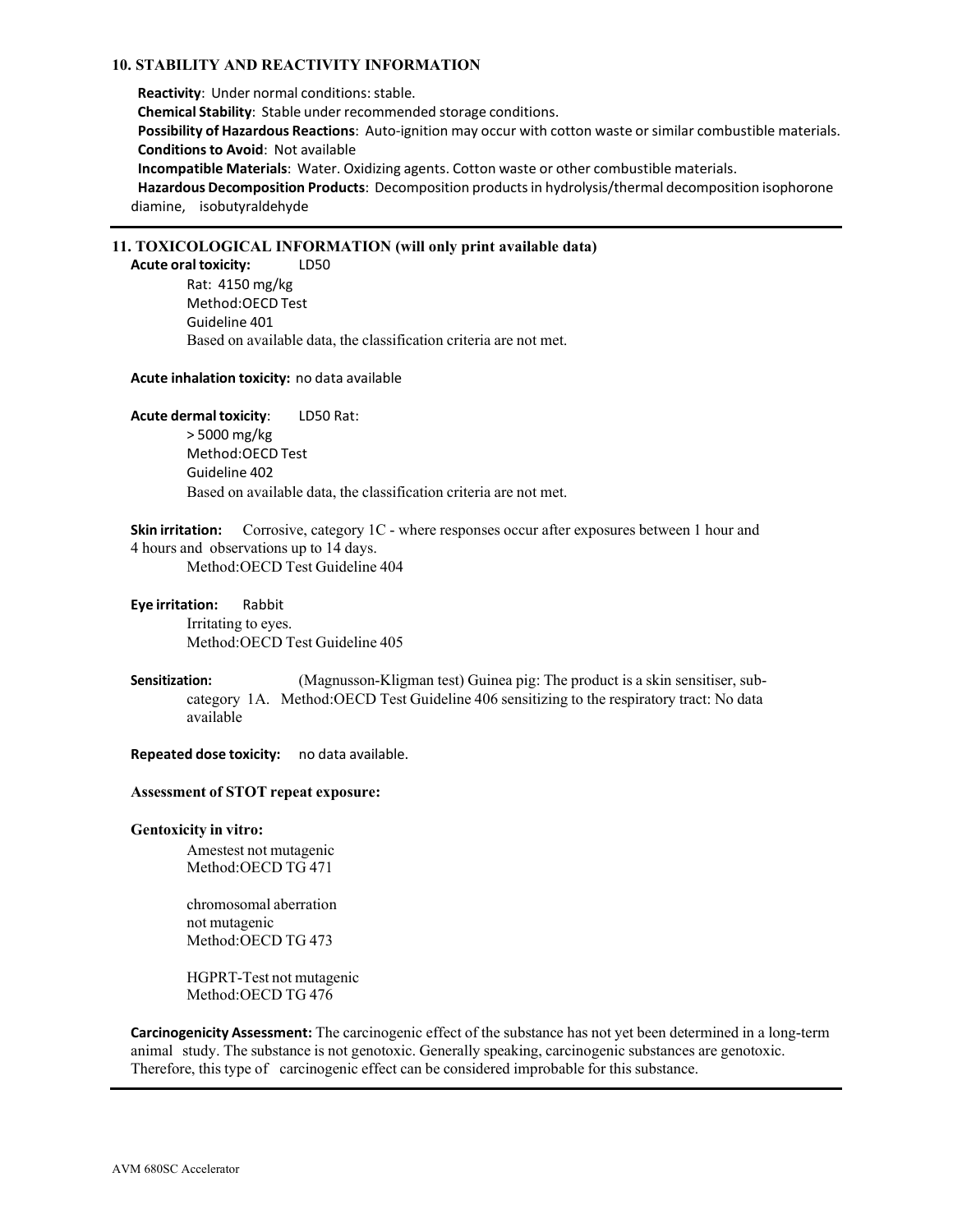## **12. ECOLOGICAL INFORMATION**

**Ecotoxicity** Ecotoxicity effects **Toxicity to fish**: LC50 Dania rerio: > 100 mg/I 96 h Method: OECD TG 203 **Toxicity in aquatic invertebrates:** EC50 Daphnia magna: 14.7 mg/I/ 48 h Method: OECD TG 202 NOEC Daphnia magna: 3 mg/I/ 21 d Method: OECD TG 202 isophorone diamine **Toxicity to algae:** ErC50 Desmodesmus subspicatus: >100 mg/I Method: OECD TG 201 NOEC Desmodesmus subspicatus: 7.6 mg/I Method: OECD TG 201 EC50 Activated sludge: 302.4 mg/I 3 h Method: OECD TG 209 **Persistence/Degradability:** Exposure time: 28 d Result: 34 % Not readily biodegradable. Method: OECD TG 301 F **Bioaccumulation/Accumulation:** Not available **Mobility in Environmental Media:** Not available

### **13. DISPOSAL INFORMATION**

**Waste Disposal Recommendations**: Dispose of in accordance with local, state, and federal regulations. **Unused and Contaminated Product**: Empty containers should be taken for local recycling, recovery or waste disposal.

### **14. TRANSPORTATION INFORMATION**

### **14.1 In Accordance with DOT**

**U.S. Department of Transportation (DOT)**

**Highway/Rail (Bulk):** Amine, liquid, Corrosive, n.o.s. (Blocked diamine), 8, UN2735, PG III. **Highway/Rail (Non-Bulk):** Amine, liquid, Corrosive, n.o.s. (Blocked diamine), 8, UN2735, PG III. The DOT description is provided to assist in the proper shipping classification of this product and may not be suitable for all shipping descriptions. InternationalInformation Vessel: IMDG Regulated: IMDG Not Regulated Air: ICAO Regulated: ICAO Not Regulated Other: No other information available

### **15. REGULATORY INFORMATION**

### **International Inventories**

Unless otherwise noted, this product is in compliance with the inventory listing of the countries shown below. For Information on listing for countries not shown, contact the Product Regulatory Services Department. USA (TSCA): listed/registered

Canada (DSL): listed/registered A ustralia (AICS): listed/registered Japan (MITI): listed/registered Korea (KECI): listed/registered Philippines: listed/registered (PICCS) China: listed/registered New Zealand: listed/registered USA: listed/registered.

### **Federal Regulations:**

OSHA If listed below chemical specific standards apply to the product or components: None listed